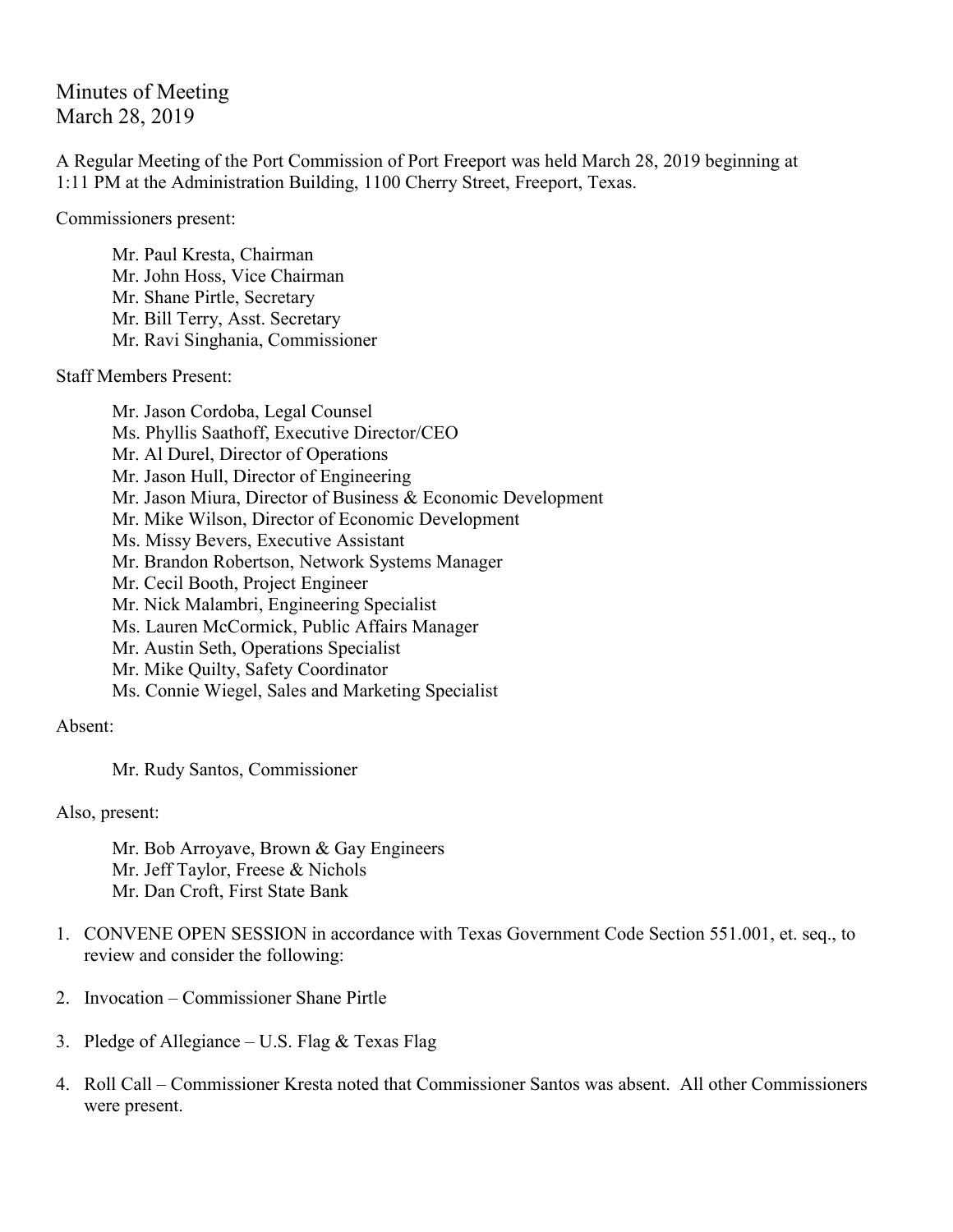- 5. Safety Briefing Mike Quilty, Safety Coordinator
- 6. Approval of minutes from the Regular Meeting held March 12, 2019.

A motion was made by Commissioner Pirtle to approve the minutes as presented. The motion was seconded by Commissioner Terry with all Commissioners present voting in favor of the motion.

Ms. Saathoff noted there was a posting error on item 15 of the March 12 agenda, stating the property should have been Lot 7, Block 1. This item will be brought back to the Commission at the next meeting to make a correction to the legal description.

- 7. Reports from Executive Staff:
	- A. Receive report from Executive Director/CEO on activities and matters related to administrative affairs. Port tenant updates, USCOE, rail matters and meetings, AAPA Committees, leases, contracts, upcoming Port and civic events and other related administrative affairs.

Ms. Saathoff reported attending the AAPA Spring Conference in Washington, DC along with Commissioners Kresta and Singhania. Staff took the opportunity to make Hill visits and meet with both Senate and House Appropriations on Energy & Water. Mr. Hull reported on the Corps Stakeholder Forum held in Galveston March 26-27 stating majority of information shared was on the Coastal Texas Project and how it affects the Houston Ship Channel and Galveston Bay. Sabine to Galveston project was updated with little mentioned about Port Freeport's project. Ms. Saathoff noted that she and Mr. Hull continue to meet with HDR and the Galveston District to lay out the Port's project management plan and define where money will be spent first and how requests will be framed for funding in the 2020 Work Plan/Budget. David Miller & Associates continue to work on the analysis of the benefit to cost ratio on the project. All four commitment letters were received from the Channel Advisory Group for the Pilot dispatch services. The Brazos Pilots are conducting second interviews this week with plans to have 24-hour dispatch service in operation within the next two weeks. Committee hearings were recently held in Austin. The Senate Select Committee on Texas Ports met and received testimony on three bills associated with the Houston Ship Channel regarding current concerns on one-way traffic. Ms. Saathoff noted a few upcoming community events including Bay-Houston Towing's christening of new tugboat April 13 and Brazosport College Gator Days April 25 & 26. Congressman Weber will have a town hall meeting March 30 at the County Courthouse. Article in today's paper mentioned the public hearings for two of the offshore deepwater ports, Colt and SPOT projects. Staff communicated with CAP members, and other communities in the area about the public hearings. Additionally, a link has been made available on the Port's website to connect to the Federal Register where information regarding the projects can be found. Staff will meet with members of the Lone Star National Recreational Area April 9 to receive update and discuss the draft of legislation. The Nexus Group is scheduled to meet April 3. Ms. McCormick, Public Affairs Manager gave an update on the Take-A-Child Fishing Tournament stating approximately \$30,000 has been secured in sponsorships. Additionally, two videos have been submitted for the social media video contest. The videos have been posted on the event page of the Port's website. Beginning April 1-3, community voting will take place for the videos. Ms. Saathoff also shared pictures from the luncheon and simulator viewing held March 27 at the San Jacinto Maritime College.

B. Receive report from Controller on monthly activity and matters related to financial results, investments, insurance, leases, real property matters and other related administrative affairs.

Ms. Campus gave a brief financial presentation and update to the Commission.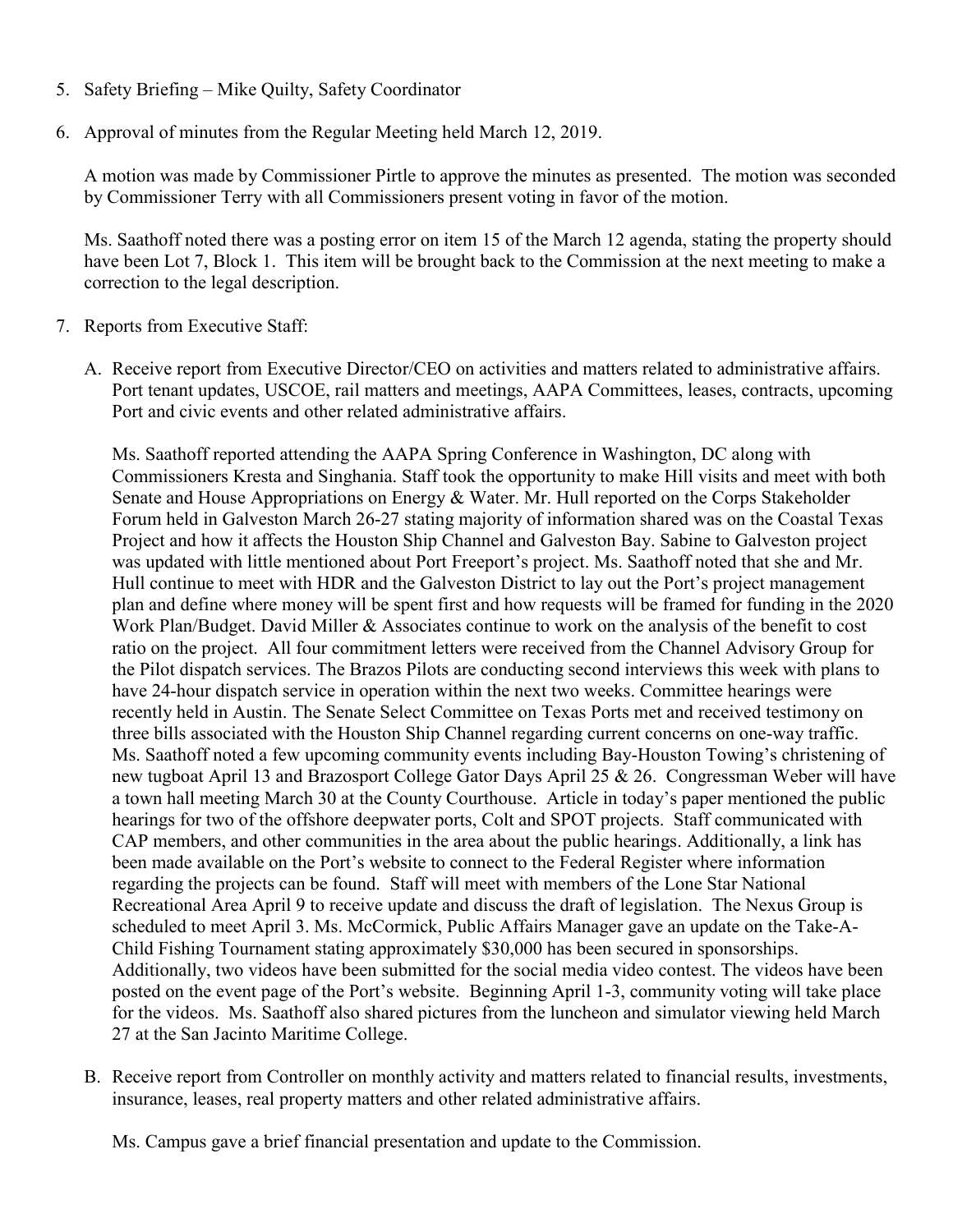C. Receive report from Director of Engineering on activities and matters related to Freeport Harbor Federal Channel, capital projects, Hydrographic Report and other related facility engineering matters.

Mr. Hull shared pictures of the progress on different projects including the equipment pit in transit shed 5, the rail connection at Cherry Street as well as the progress on the Parcel 14 rail site adding that CenterPoint Energy completed the raising of power lines needed for the project.

D. Receive report from Director of Operations on activities and matters related to operations, vessel activity, tonnage and other related port operation matters.

Mr. Durel shared pictures of a fractionating column recently discharged by Gulf Stream Marine. The piece weighs 374 tons is 183 feet long and is currently stored next to Tenaris while waiting for permits before traveling to Valero in west Texas.

E. Receive report from Director of Business & Economic Development on activities and matters related to industry meetings, sales reports, advertising, web activity, Foreign-Trade Zone, Rail District and other ocean transportation related matters.

Mr. Miura reported attending the Highway 36A Coalition luncheon where he gave a presentation on Port Freeport. He also reported the 2018 statistics shows Port Freeport moved 21.1 million tons of cargo, making us  $5<sup>th</sup>$  in Texas, surpassing Texas City, and  $19<sup>th</sup>$  in the nation. The next Rail District meeting will be held April 12 in Richmond.

- 8. Receive report from Commissioners on matters related to:
	- A. March 12 & 28 Personnel Advisory Committee Commissioner Hoss reported the committee reviewed policies for Section 3 and 2.9 of the policy manual.
	- B. March 12 & 28 Finance Advisory Committee At the March 12 meeting, Commissioner Singhania stated the committee discussed the adoption of resolutions authorizing reimbursement for five construction projects, Freeport Harbor Channel, Velasco Terminal-Area 3, Berth 8, Berth 8 Cranes and Parcel 14 Open Storage Yard. All resolutions are on the agenda for approval today. Today's meeting included discussing adjustments to the port tariff as well as discussed prospective customers in executive session.
	- C. March 28 Strategic Planning Advisory Committee Mr. Miura stated the committee discussed a development schedule for Berth 8 and backlands.
	- D. Meetings and conferences attended, Port presentations and other related Port Commission matters.

Commissioner Hoss reported attending the simulator luncheon as well as the public hearing for SPOT held March 20.

Commissioner Singhania reported attending the Rail District meeting March 15, the AAPA Spring Conference in Washington, DC as well as the Colt public hearing held March 22.

Commissioner Pirtle reported attending the Highway 36A Coalition luncheon March 21 as well as the simulator luncheon.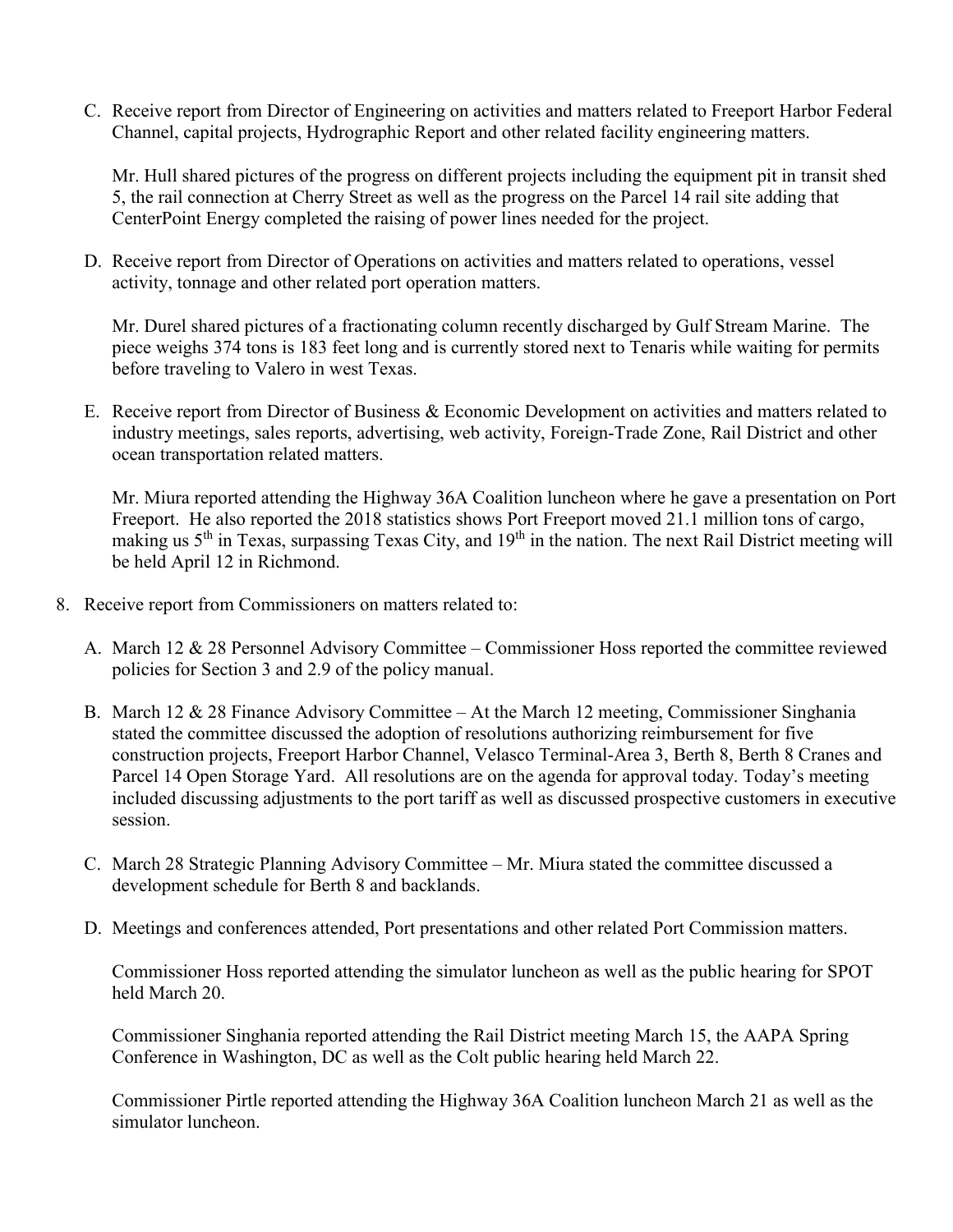Commissioner Kresta also reported attending the AAPA Spring Conference in Washington, DC.

- 9. Public Comment There were no public comments.
- 10. Receive presentation from BBC Chartering regarding the Maritime Workers Emergency Medical Fund.

This item was tabled.

11. Approval of financial reports presented for the period ending February 28, 2019.

A motion was made by Commissioner Singhania to approve the reports as presented by staff. The motion was seconded by Commissioner Pirtle with all Commissioners present voting in favor of the motion.

- 12. Adoption of Resolutions authorizing reimbursement of the following projects…
	- A. Resolution Expressing Intent to Reimburse Expenditures Related to design, construction, improvement, development and equipment of the Freeport Harbor Channel Improvement Project.
	- B. Resolution Expressing Intent to Reimburse Expenditures Related to design, construction, improvement, development and equipment of the Velasco Terminal Area 3.
	- C. Resolution Expressing Intent to Reimburse Expenditures Related to design, construction, improvement, development and equipment of the Berth 8.
	- D. Resolution Expressing Intent to Reimburse Expenditures Related to design, construction, improvement, development and equipment of the Berth 8 Cranes.
	- E. Resolution Expressing Intent to Reimburse Expenditures Related to design, construction, improvement, development and equipment of the Parcel 14 Open Storage Yard.

Ms. Campus stated these are all projects staff identified at the Strategic Workshop in February that will soon enter the construction phase. When the Port moves forward with the projects and decides to borrow money, the resolutions allow the Port to reimburse itself for any funds expended before funds are borrowed. Ms. Saathoff added the Freeport Harbor Channel Improvement Project will be funded from the tax-supported GO Bonds while the remaining projects will be funded from operating revenue and revenue bonds that will be repaid from operating revenues. Staff recommends approval.

A motion was made by Commissioner Singhania to adopt the resolutions as presented by staff. The motion was seconded by Commissioner Hoss with all Commissioners present voting in favor of the motion.

13. Approval of Port Policies 2.9, 3.2, 3.4, 3.7 and 3.9.

Commissioner Kresta noted that policies 3.7 and 3.9 will be tabled at this time. Ms. Saathoff stated that policy 2.9 provides additional definitions of employee to include elected officials in accordance with the IRS and state codes. 3.2 also addresses employment matters and revises the policy on the compensation plan to state that an annual cost of living adjustment will be considered for the plan and any approved cost of living adjustment will be applied to the entire range of pay grades. 3.4 addresses conflicts of interest and revises the policy to include a procedural process to follow when a commissioner has filed a disclosure of substantial interest form. The process is different for executive session vs. open session. Additionally, the policy was revised to state that on a bi-annual basis, the conflict of interest acknowledgement form will be signed/updated, following Commissioner elections. Staff recommends approval.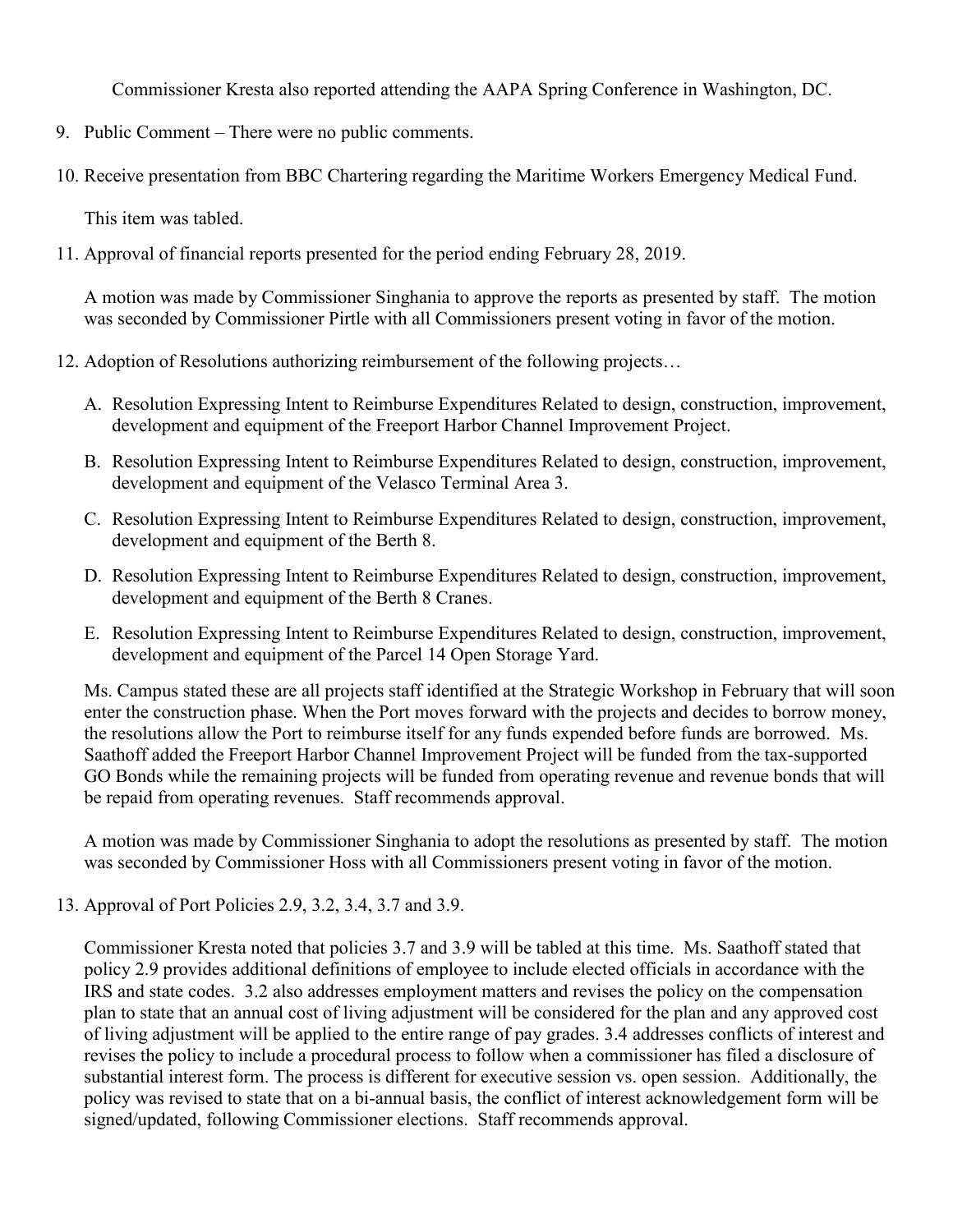Commission Kresta questioned the wording "Commissioners shall only be entitled to participate" in paragraph 3 of policy 2.9 whereas the first paragraph reads, "including but not limited to". Mr. Cordoba noted the first paragraph is a general statement of existing law, with the third paragraph stating specific benefits. After discussing, the Commission requested the wording be modified to state, "Commissioners may participate in".

A motion was made by Commissioner Hoss to approve the policies with revision to paragraph 3 of policy 2.9 to state "Commissioners may participate". The motion was seconded by Commissioner Pirtle with all Commissioners present voting in favor of the motion.

14. Approval of Commissioners travel for June 2019.

Commissioner Kresta noted this is Commissioner travel for the AAPA Commissioners Seminar in San Francisco to be held June 18-20.

A motion was made by Commissioner Singhania to approve the travel. The motion was seconded by Commissioner Pirtle with all Commissioners present voting in favor of the motion.

- 15. EXECUTIVE SESSION in accordance with Subchapter D of the Open Meetings Act, Texas Government Code Section 551.001, et. seq., to review and consider the following:
	- A. Under authority of Section 551.071 (Consultation with Attorney) for discussion regarding:
		- 1. Consultation with attorney to discuss potential litigation.
		- 2. Consultation with attorney to discuss potential litigation.
		- 3. Consultation with attorney and discussion regarding legal matters arising out of Texas Transportation Code, Title 4 Navigation, Subtitle A Waterways and Ports, Chapter 52 Texas Deepwater Port Procedures Act.
	- B. Under authority of Section 551.072 (Deliberation of Real Property Matters) for discussion regarding:
		- 1. The potential exchange, lease, or value of real property located at Port Freeport, including but not limited to Parcels 7, 8, 10, 26 and 37.
		- 2. The potential purchase, exchange, lease or value of real property located at Port Freeport, including but not limited to the real property located at and contiguous to Berths 1, 2, 5 and 7.
		- 3. Discussion regarding the potential exchange, lease or value of real property located in Freeport, Texas, including but not limited to the area known as the East End of Freeport and bordered by the following streets: FM 1495; East 2<sup>nd</sup> Street; Terminal Street and East 8<sup>th</sup> Street in Freeport, Texas.
		- 4. The potential exchange, lease, or value or real property located at Port Freeport, including but not limited to Parcel 14.
		- 5. The potential exchange, lease, or value of real property located at Port Freeport, including but not limited to Parcels 4, 5, 6, 9, 19, 27, 31, 34, 35 and 38.
	- C. Under authority of Section 551.076 (Deliberation of Security Matters) for discussion regarding:
		- 1. Discussion regarding issues related to the deployment, or specific occasions for implementation of security personnel or devices or security audit and services.